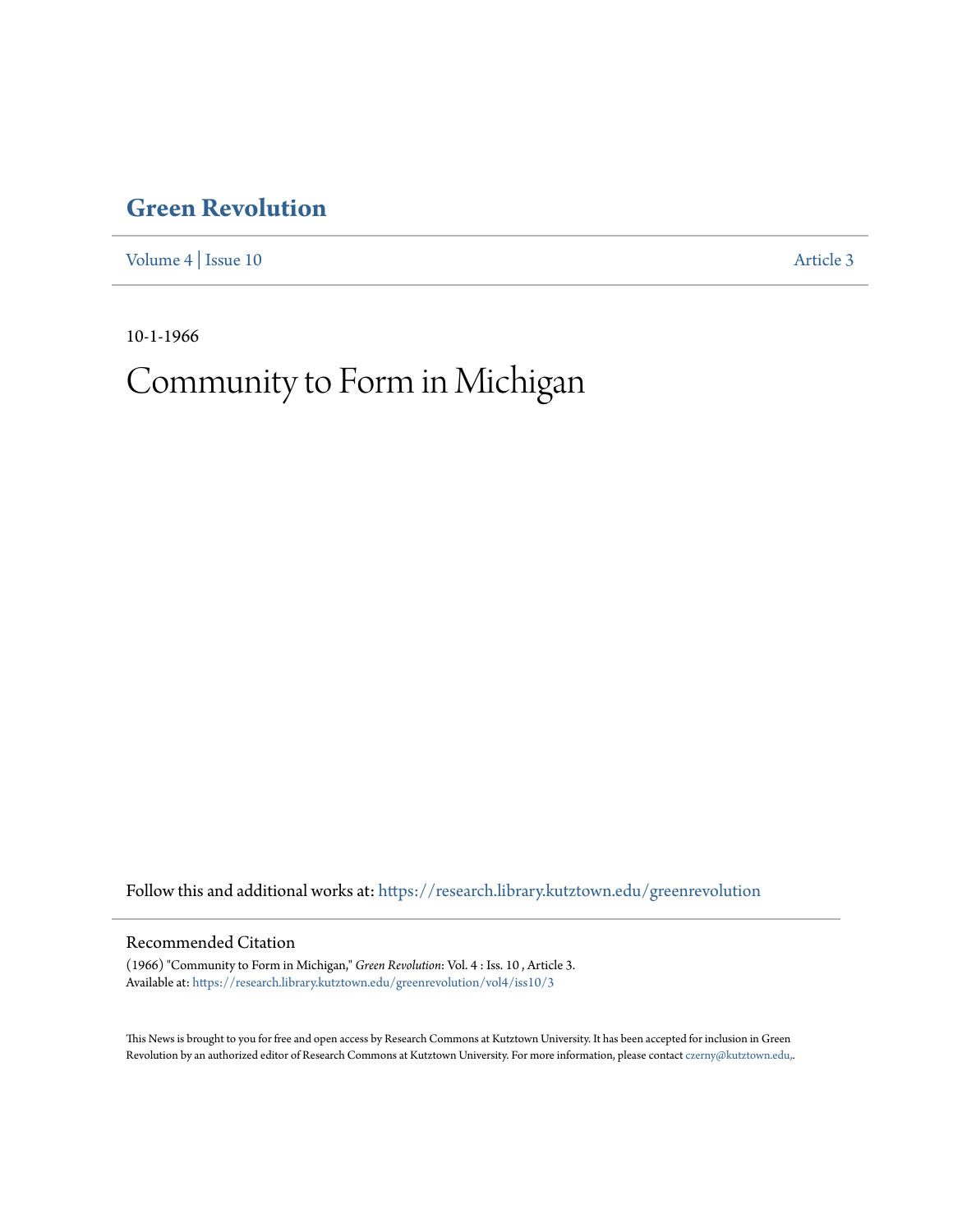

# **Heathcote Center Bought By Members**

We announced it as our annual School of Living Workshop, but it was a ball, a blast and a truly significant five days for nearly 80 adults and 13 children. Work, discussions, planning and financial goals at the Aug. 24-28 meeting of School of Living members at Heathcote Center, near Freeland, Md., far exceeded previous experiences.

**It** was a real workbee, where an agenda of manual work got done, six discussions of practical problems, three especially challenging talks, a five-hour official business meeting, and much informal interchange filled our time to the brim.

#### Work Accomplishments

On the first morning, more than 30 persons listed 13 jobs that needed doing. Meal preparation and meal cleanup were done cooperatively under the able guidance of Dee Sprague, Grace Lefever and Rosetta Schuman, in which all women and some men, notably Ken Sprague, assisted. They provided steady and copious amounts of mighty tasty and nutritious food!

Big inroads were made on window sash repair and painting under Lee Rainer's persistence and skill, so that winterizing of *the main* section of the mill will proceed. Two broken stone walls were remade at the rear of the mill-one against the earth bank and one at the creek's edge, which adds space for garden and patio in **this** area. Earth was dug from the bank for construction

later of a greenhouse (the earth was transferred to front garden beds). Men, including a retired professor, women and children, assisted in this. Tim Lefever and Bill Anacker anchored 60 feet of eave trough to the second floor roof; John Susoreny painted the rafters of the shelter in the meadow and the girls painted the porch roof; most of the men helped clear away the wheelhouse and fill the hole with stones and dirt; the teenagers brought in a good many truckloads of winter wood, as well as refreshed themselves in the at tractive new pool (behind a recently built dam in the creek). A few people built a patio in front of the mill house threshold, and scrubbed the chicken house for later use as housing. Many weeded and tilled the very productive garden.

MIA 04

#### Surprise: A New Concrete Floor

But the biggest job of all was not even on the first list. As we discussed the use of the mill building, on Wednesday afternoon, it was clear that more room for staff would be needed soon. The best place, we decided, was on the ground floor. But the floor was rotten next to the stone wall; its north end was open to the wind. No matter:<br>let's get a new floor in—now! At 4 p.m. the men and boys started on the room and carried out boxes, stored items, tools, etc. With picks and crowbars they ripped out the rotted floor boards

Small gifts from members \$1250<br>Pledges from Members ... 450 Pledges from Members .... Large Investment-Gifts ...... 5000 Low-Interest Loans ............ 5800

Purchase Price : 312,500

to the center supports. Then they dug out dirt beneath the floor sills so Bill Anacker and Evan Lefever could cut out these huge logs with a chain saw. By 9 p.m. a 12x40 ft. space (the half needing repair) was clear, and a yawning area awaited their energies next morning.

Very early, a dozen men **be**came a wheelbarrow brigade and hauled in tons of smaller stones for fill beneath the concrete. By noon this was completed, and at 7:30 Saturday morning a huge truck arrived with 3 cu. yds. of ready-mixed concrete. This was just the right amount; and with shoveling, hauling, leveling and troweling a beautiful, smooth floor was completed.

SCENES FROM 1966 ANNUAL SCHOOL OF LIVING WORKSHOP. On left, participants in an afternoon discussion. In center, Eugene Obidinski and Ken Sprague repair a rock wall. On right, Harold Lefever and son Danny are looking over the mill wheel area.

In three work periods no one seemed to get in anyone's way. At times a gallery of onlookers enjoyed the process. No bossman seemed in evidence. Victor Le Breque said, "I've worked in all kinds of places, at all kinds of manual jobs. Never did I have part in such a wonderful work project, where the spirit was so fine and the accomplishments so worth while."

#### Wonderful Financial Cooperation

The achievements in the financial area were equally encouraging. Attendants welcomed the<br>report that  $\frac{1}{1020}$  had been given by School of Living members in July and August for the Headquarters Building Fund (since increased to \$1287). Most of these gifts came in with the coupon

To Florida and Back. Part  $V$ -**Y OU Can Raise Food In the City; Form in �ichigan Community To** 

at the end of the ballot for trustees. It was soon apparent that members present who wanted a plot of land on which to reside in the Heathcote Community were willing to invest larger sums. When it was discovered that \$5,000 was available from such persons, another person offered a 5 year loan of \$1,000 at 1% interest and another offered to loan for 1 year at 3 **%** any sum necessary to reach the full payment of \$12,500.

The area to become the School of Living property, as surveyed by Ken Kern, of Oakhurst, Calif., includes 37 acres and five build ings. Persons giving \$1,000 or more have the right to use one  $s$ ma $\Pi$  h $o$ mes $t$ ead plo $t$ . A $t$  las $t$  report, those wanting **to** be in this group include John Bischof, Mildred Loomis, Catharyn Ellwood, C. F. Eicher and James Iden Smith. Members who will provide low-interest loans are Philip Smith and Leo Rainer. The transfer of property will be made by the end of September.

tions as School of Living comes in fast on the home strefch with purchase of the Heathcote acres and buildings for a new Center." - Russel Jaque, New Mexico.

On Sept. 1, a summary of the Building Fund showed that we had:

Thanks and appreciation are extended to all who have made possible the new center for School of Living activities. Sev-

eral members uniquely expressed their involvement. Lewis and Na*omi* School, Spencerport, N. Y., sent \$40 and pledged \$100 more "if a down payment is made." Lamar Hoover, New York City, pledged \$10 a month until the project is paid off. Rabbi Gendler sent \$72 or \$6 a month. Etc. All who have not yet made their pledge or contribution are urged to send it soon.

#### Survey and Sites

Ken Kern, architect and surveyor, has drawn up a plot plan. Of the total 37 acres, about 20 adjoining the mill building (meadow, woods, garden space) will constitute the School of Living fiomestead, for common use. The north half, 17 more open hillside acres, can be divided into 10 homestead sites (with necessary roads and access). Some of them are to be multiple units around a court, for non-family persons (some of whom will be School of Living faculty). Land-use, leaseholds and other community policies will be developed by the persons who take up and use these sites, as part of the School of Living. Any who are interested should write soon.

#### Discussion and Plans

On Thursday evening, Catharyn Elwood, author of Feel Like t. Million, reperted on her 1988.<br>group tour to organic farms and health spas in Europe.

Friday evening, C. F. Eicher proposed a School of Living (continued on page 2)



# **You Can Be A Philosopher, Too**

#### By Sam Eisman

In my previous articles I have described the difficulties we encountered in building-it-ourselves. I trust I haven't discouraged the would-be builder. I tried to show how my desire to be free of a mortgage led **to** overcoming these difficulties. I hope strong motivation to eliminate mortgage costs and dependency will give others strength to do their own building. Here I would like to present our food-raising program on our small area, now within Miami city proper.

'1t's a tight little world'' I've often said, when my wife professed surprise at my knowing the many people who are interested in health through natural means. It was through my acquaintance with Dave Stry, when he operated a natural hygiene health resort in Melbourne Village (1946-58), that I learned of the School of Living. Imagine

my surprise and delight to find that there was an organization promoting the homestead idea. This was an idea I had never forgotten though for years it had not received any external encouragement.

While I have planted a vegetable garden for about seven years, it has been 15 or 16 since planted our first mango tree in the quest for home-produced food. So occasionally that propensity for homesteading rose above the surface of conventional living even back then.

#### "Oolite" Soil

One of the professors at the University of Miami said that man came to South Florida a million years too soon; that nature needed that much more time **to** build a real soil. Instead, what we now have is a leached out sea sediment - a calcareous sand with pockets of porous limestone

(continued on page 4)

Twenty adults benefitted from lively exchange and a helpful program at the second annual meeting of Michigan School of Living members, Sept. 9-11. All enjoyed the hospitality of Mrs. Joy Valsko at Candle Lights Center, near Sutton on Traverse Bay.

As last year, we hiked over the orchard and pine-covered acres sloping down to the water, and rejoiced that this land is still available at low cost for a community of homesteaders and regional School of Living. One young couple has spoken for a site, and others are considering it. Anyone interested is encouraged to write soon to Mrs. Valsko, 516 W. 7th St., Traverse City, Mich. Two to five acre plots are being arranged, with a larger acreage considered for cooperative orchard. The motel-like building at Candle Lights, with units for several families, contains looms and other craft equipment.

This area is the cherry center (continued on page 3)

JUBILANT READER "Bravo and congratula

#### COOPERATIVE READER

"It is splendid that the new Mill Center will provide a central meeting place for School of Living adherents. But every home that receives School of Living publications can become a center of right education (as against the almost universal 'mis-education' today) and a center of adult discussion, etc. We can all introduce our friends to School of Living, write to editors and news commentators, send out sample copies and give School of Living books as gifts. Enclosed is my check for more copies of three books."-W. C. Lloyd, Burlington, N. C.

**Briefs From Brazil**  By. C. S. Dawson

From Thoreau: "This curious world ... is more wonderful than it is convenient; more beautiful than useful; it is more to be admired than it is to be used."

In all of my teaching I rise to the philosophical bait of each lesson, and I strive to induce them to ponder the heights. Often I attack the orthodox opinion and to do so down here it is necessary that I put it indirectly.

"You know," I say, "there are many human beings, and some of them are very persuasive, who insist that when man moved into. or when he created, cities, he commenced his own suicide. Can anyone comment on this? Is this a reasonable statement?"

Or maybe I'll toss out a few notions concerning food. "You know there many human beings who live exclusively on raw food. Now, we may think this is silly, but after **all,** what do we mean by a "fresh" apple if not one that is uncooked? What is a fresh head of lettuce if not one that is not about to decay, that has its maximum vitamins?"